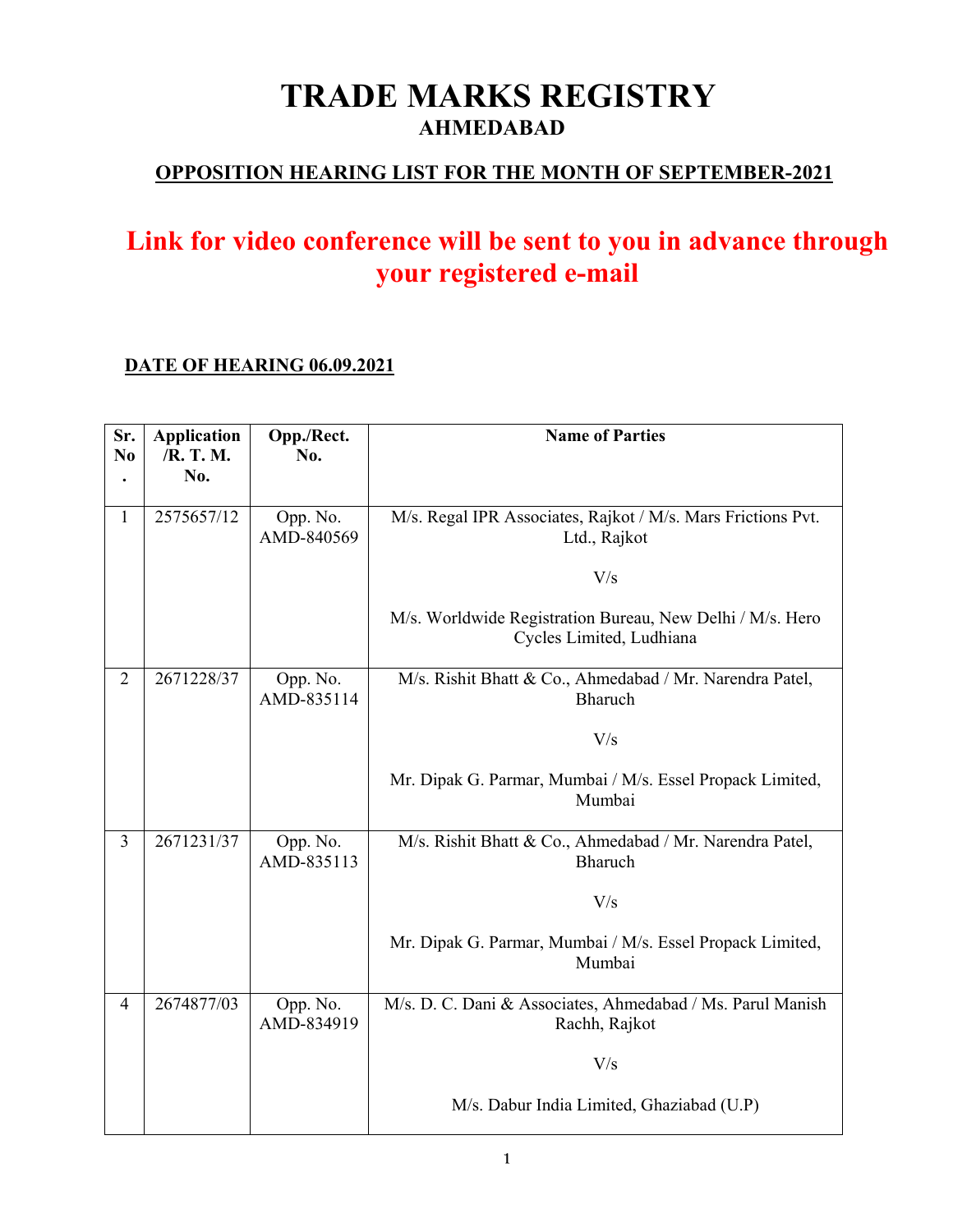| 1929579/43 | Opp. No.<br>AMD-772812 | M/s. G. D. Bansal & Associates, Jaipur / Mr. Manoj<br>Bhagchandani S/o. Late. Sh. Dayal Das Bhagchandani, Jaipur |
|------------|------------------------|------------------------------------------------------------------------------------------------------------------|
|            |                        | V/s                                                                                                              |
|            |                        | Mr. Rajesh Ratilal Soni, Advocate, Ahmedabad / M/s.<br>Khandelwal Dhaba, Jaipur                                  |

#### **DATE OF HEARING 07.09.2021**

| Sr.<br>N <sub>0</sub> | <b>Application</b><br>/R. T. M.<br>No. | Opp./Rect.<br>No.      | <b>Name of Parties</b>                                                                                 |
|-----------------------|----------------------------------------|------------------------|--------------------------------------------------------------------------------------------------------|
| $\mathbf{1}$          | 2786719/32                             | Opp. No.<br>AMD-894489 | M/s. Sheth & Co., Advocates, Rajkot / Mr. Abbas Mohsin<br>Hajoori, Surat                               |
|                       |                                        |                        | V/s                                                                                                    |
|                       |                                        |                        | M/s. Delhi Registration Service., New Delhi / Mr. Atule<br>Agarwal & Mr. Vicky Agarwal, Delhi          |
| $\overline{2}$        | 2686833/43                             | Opp. No.<br>AMD-882776 | M/s. Hiren Thakkar & Associates, Ahmedabad / M/s.<br>Savoureux, The Restaurant And Banquets, Ahmedabad |
|                       |                                        |                        | V/s                                                                                                    |
|                       |                                        |                        | M/s. Bharti Registration Service, New Delhi / M/s. Savour India<br>Pvt.Ltd., New Delhi                 |
| $\overline{3}$        | 2738699/07                             | Opp. No.<br>AMD-890007 | M/s. P.K.Suthar & Associates, Ahmedabad / Mr. Manishkumar<br>Bholeram Sharma, Sabarkantha              |
|                       |                                        |                        | V/s                                                                                                    |
|                       |                                        |                        | M/s. Lalji Advocates, Delhi / M/s. Manish Bearing Pvt. Ltd.,<br>Delhi                                  |
| $\overline{4}$        | 2572205/05                             | Opp. No.<br>AMD-846435 | M/s. K.C. Patel & Co., Ahmedabad / Mr. Bhargav K. Shah,<br>Ahmedabad                                   |
|                       |                                        |                        | V/s                                                                                                    |
|                       |                                        |                        | M/s. Lall Lahiri & Salhotra, Haryana                                                                   |
| 5                     | 1335540/09                             | Opp. No.<br>AMD-221734 | M/s. Y.J.Trivedi & Co., Ahmedabad / M/s. Matrix Comsec Pvt.<br>Ltd., Baroda                            |
|                       |                                        |                        | V/s                                                                                                    |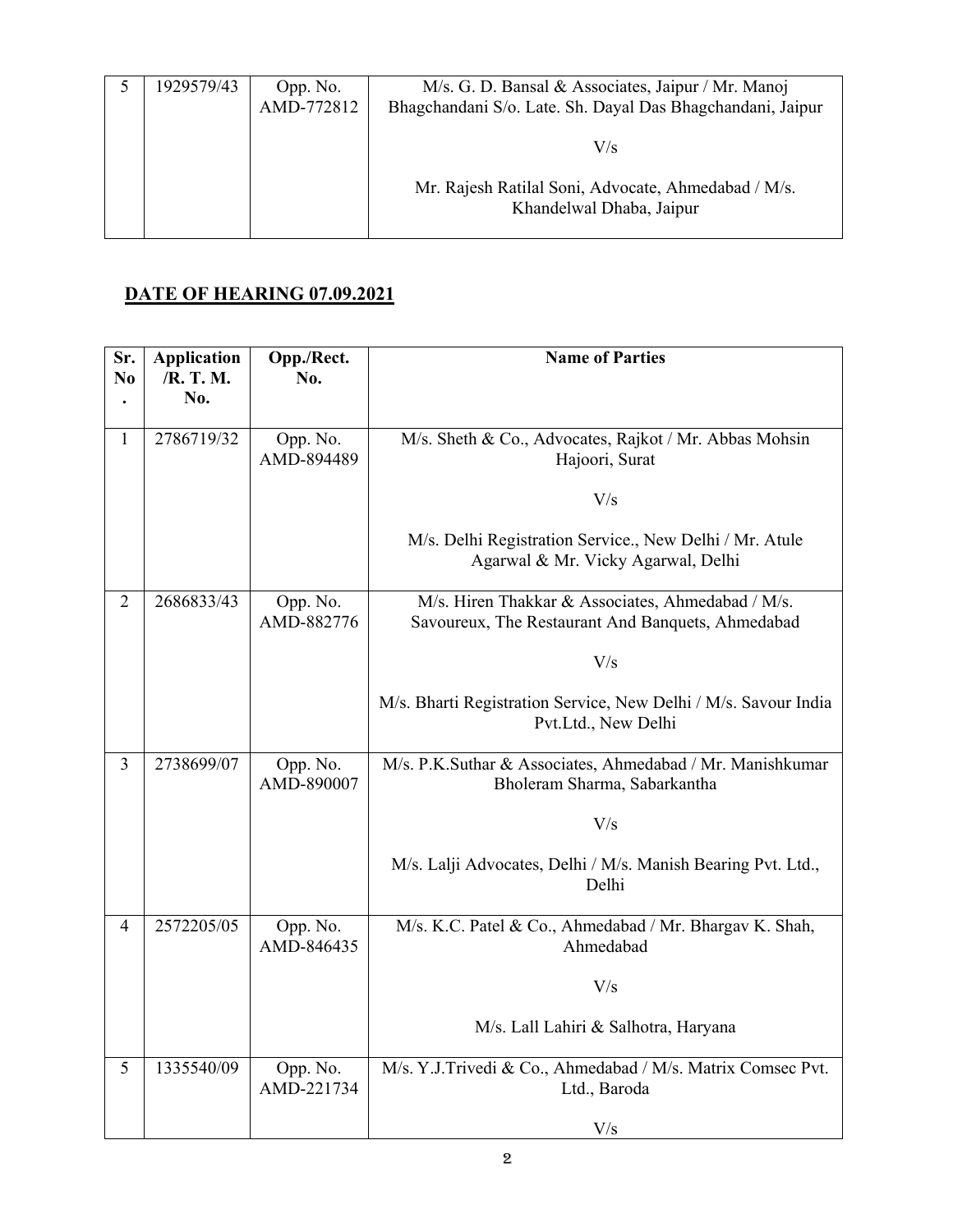#### **DATE OF HEARING 08.09.2021**

| Sr.<br>N <sub>0</sub> | <b>Application</b><br>/R. T. M.<br>No. | Opp./Rect.<br>No.       | <b>Name of Parties</b>                                                                      |
|-----------------------|----------------------------------------|-------------------------|---------------------------------------------------------------------------------------------|
| 1                     | 2511459/03                             | Opp. No.<br>AMD-835853  | M/s. Mahtta & Co., Ludhiana / M/s. Chemicure Laboratories<br>Pvt. Ltd., Udaipur             |
|                       |                                        |                         | V/s                                                                                         |
|                       |                                        |                         | M/s. The Acme Company, New Delhi / M/s. Metropol India<br>Private Limited, New Delhi        |
| $\overline{2}$        | 3751489/42                             | Rect. No.<br>AMD-266762 | Mr. Dhanani Kirankumar Prafulbhai, Surat / Ms. Rinkalben<br>Ketankumar Mangukiya, Surat     |
|                       |                                        |                         | V <sub>s</sub>                                                                              |
|                       |                                        |                         | M/s. The Kesavi, Surat / Mr. Chirag Lavjibhai Lathiya, Surat                                |
| 3                     | 3751488/09                             | Rect. No.<br>AMD-266761 | Mr. Dhanani Kirankumar Prafulbhai, Surat / Ms. Rinkalben<br>Ketankumar Mangukiya, Surat     |
|                       |                                        |                         | V <sub>s</sub>                                                                              |
|                       |                                        |                         | M/s. The Kesavi, Surat / Mr. Chirag Lavjibhai Lathiya, Surat                                |
| 4                     | 2652934/30                             | Opp. No.<br>AMD-849355  | M/s. Y. J. Trivedi & Co., Ahmedabad / Smt. Vidhya Devi<br>Khatri, Ajmer                     |
|                       |                                        |                         | V/s                                                                                         |
|                       |                                        |                         | M/s. Krishna Trade Mark Bureau, U.P., / M/s. Berry Tarts LLP,<br>U.P.                       |
| 5                     | 1086708/31                             | Opp. No.<br>AMD-187538  | M/s. Indo Overseas Trade Marks Co., Ahmedabad / M/s. Urmin<br>Products Pvt. Ltd., Ahmedabad |
|                       |                                        |                         | V/s                                                                                         |
|                       |                                        |                         | Mr. Chandrakant M. Joshi, Mumbai / Mr. Vinodkumar R. Shah<br>H.U.F., Jalana                 |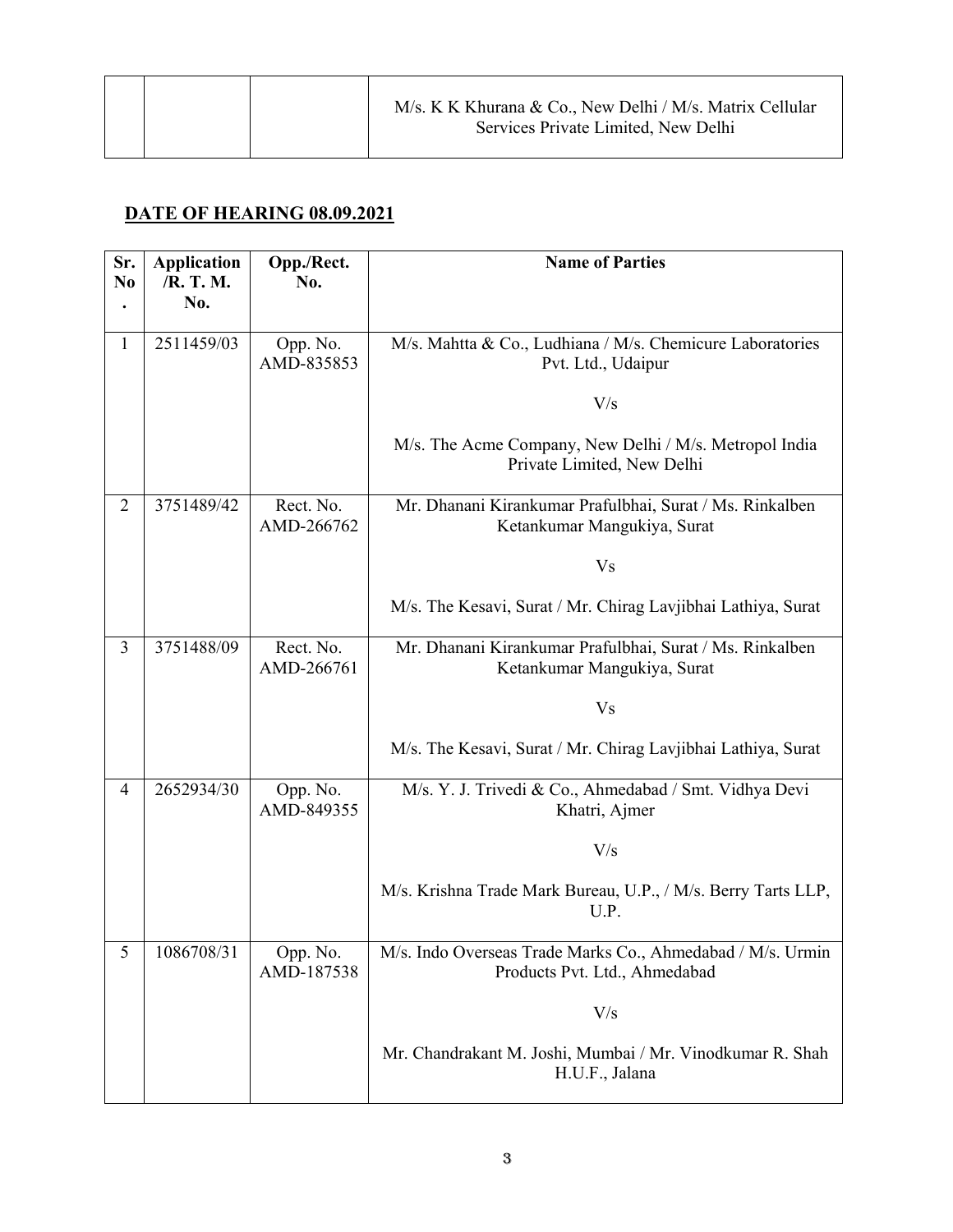#### **DATE OF HEARING 09.09.2021**

| Sr.<br>No.     | <b>Application</b><br>/R. T. M.<br>No. | Opp./Rect.<br>No.      | <b>Name of Parties</b>                                                           |
|----------------|----------------------------------------|------------------------|----------------------------------------------------------------------------------|
| $\mathbf{1}$   | 2748672/03                             | Opp. No.<br>AMD-895745 | M/s. K.C. Patel & Co., Ahmedabad / Mr. Aslam Valimohamed<br>Telwala, Bhavnagar   |
|                |                                        |                        | V/s                                                                              |
|                |                                        |                        | M/s. M.N.Shah & Co., Ahmedabad / Mr. M.Hanifbhai,<br>Bhavnagar                   |
| $\overline{2}$ | 2669955/23                             | Opp. No.<br>AMD-881645 | M/s. Sheth & Co., Advocates, Rajkot / Mr. Vipul Raghavbhai<br>Sutariya, Surat    |
|                |                                        |                        | V/s                                                                              |
|                |                                        |                        | M/s. Sharma & Associates, Punjab / Mr. Surinder Kumar,<br>Punjab                 |
| 3              | 3497721/05                             | Opp. No.<br>AMD-895286 | M/s. S.Singh & Associates, Delhi / Mr. Ankit Chandulal Patel,<br>Ahmedabad       |
|                |                                        |                        | V/s                                                                              |
|                |                                        |                        | M/s. Kayser And Company., Mumbai / M/s. Biological.E.Ltd.,<br>Mumbai             |
| $\overline{4}$ | 2598781/29                             | Opp. No.<br>AMD-898526 | M/s. Gautam & Company, Rajasthan / Mr. Surendra Kumar<br>Agarwal, Rajasthan      |
|                |                                        |                        | V/s                                                                              |
|                |                                        |                        | M/s. J.P. Associates Advocate., Madhya Pradesh / Mr. Nitesh<br>Agrawal, Shivpuri |
| 5              | 1946437/24                             | Opp. No.<br>AMD-788670 | M/s. Superfastaction Regn. Service, Surat / Mr. Nandkishore<br>M.Kothari, Surat  |
|                |                                        |                        | V/s                                                                              |
|                |                                        |                        | M/s. G.S. Rijhwani & Co., Mumbai / M/s. Rdees Export,<br>Mumbai                  |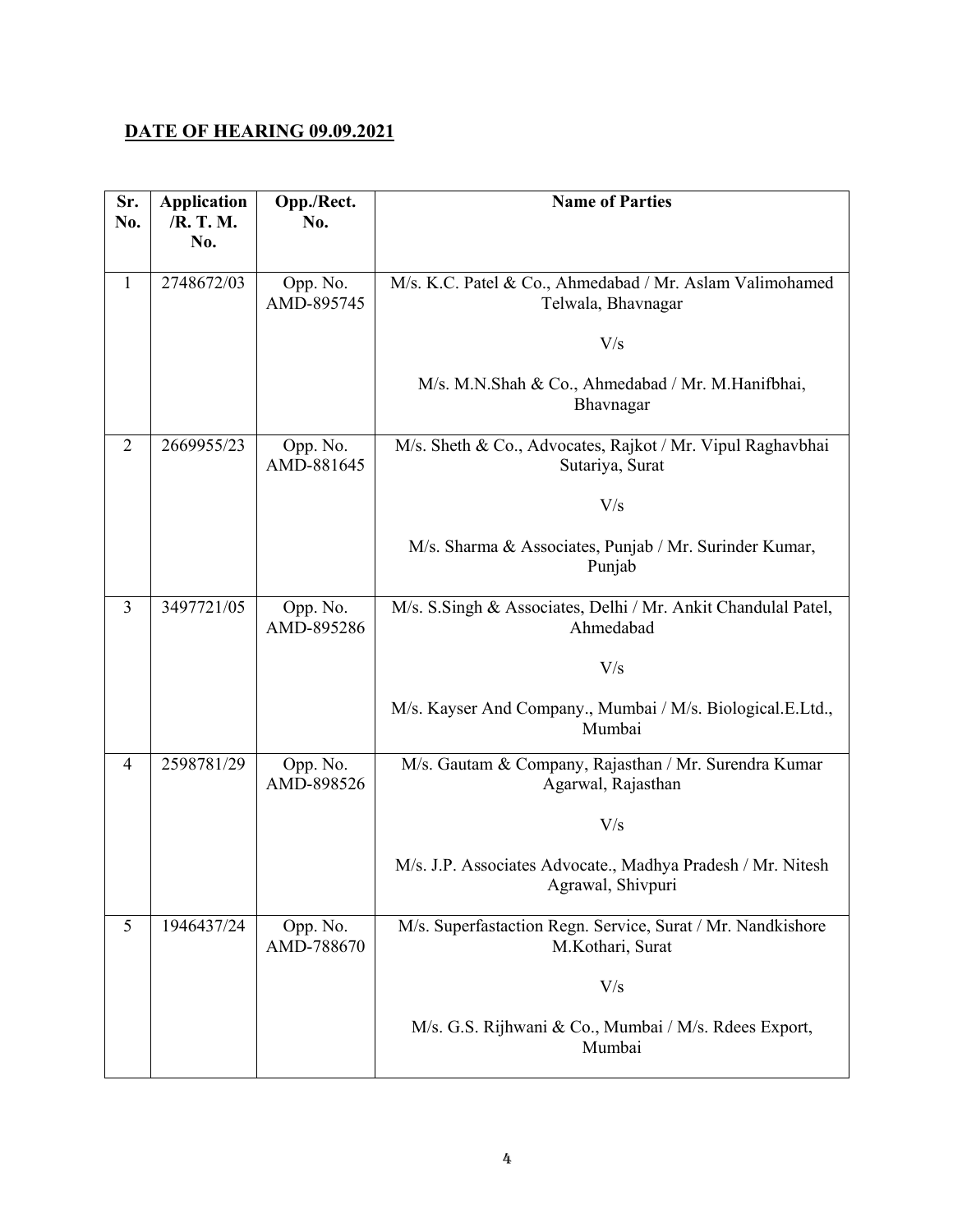#### **DATE OF HEARING 13.09.2021**

| Sr.<br>No.     | <b>Application</b><br>/R. T. M.<br>No. | Opp./Rect.<br>No.      | <b>Name of Parties</b>                                                                         |
|----------------|----------------------------------------|------------------------|------------------------------------------------------------------------------------------------|
|                |                                        |                        |                                                                                                |
| $\mathbf{1}$   | 2652735/43                             | Opp. No.               | M/s. Copy Hart, Surat / Mr. Amit Maheshbhai Vadher, Anand                                      |
|                |                                        | AMD-849484             | V/s                                                                                            |
|                |                                        |                        | M/s. Nylon Pau Bhaji And Restaurant, Anand                                                     |
| $\overline{2}$ | 2520219/05                             | Opp. No.<br>AMD-837172 | M/s. B. D. Shukla & Company., Ahmedabad / Shri Samir<br>Dilipkumar Shah, Ahmedabad             |
|                |                                        |                        | V/s                                                                                            |
|                |                                        |                        | Mr. Suresh M. Upadhyaya, Ahmedabad / M/s. Cadila Healthcare<br>Ltd, Ahmedabad                  |
| 3              | 2524020/19                             | Opp. No.<br>AMD-836222 | M/s. Tradesafe, Ahmedabad / M/s. Asta Ceramic Private<br>Limited, Morbi                        |
|                |                                        |                        | V/s                                                                                            |
|                |                                        |                        | M/s. W. S. Kane & Co., Mumbai / M/s. Astra Concrete<br>Products, Goa                           |
| 4              | 2574494/30                             | Opp. No.<br>AMD-844569 | M/s. K.C. Patel & Co., Ahmedabad / M/s. Parvati Industries Pvt.<br>Ltd., Ahmedabad             |
|                |                                        |                        | V/s                                                                                            |
|                |                                        |                        | M/s. Gautam & Company, Jaipur / M/s. S. K. Industries, Jaipur                                  |
| 5              | 2691547/11                             | Opp. No.<br>AMD-908799 | Mr. Kirankumar J. Jasani, Advocate, Rajkot / Shri Dr. Milan<br>Kanakbhai Muliya, Surendranagar |
|                |                                        |                        | V/s                                                                                            |
|                |                                        |                        | M/s. Lalji Advocates, Delhi / M/s. Shah Multilayer Pvt. Ltd.,<br>U.P.                          |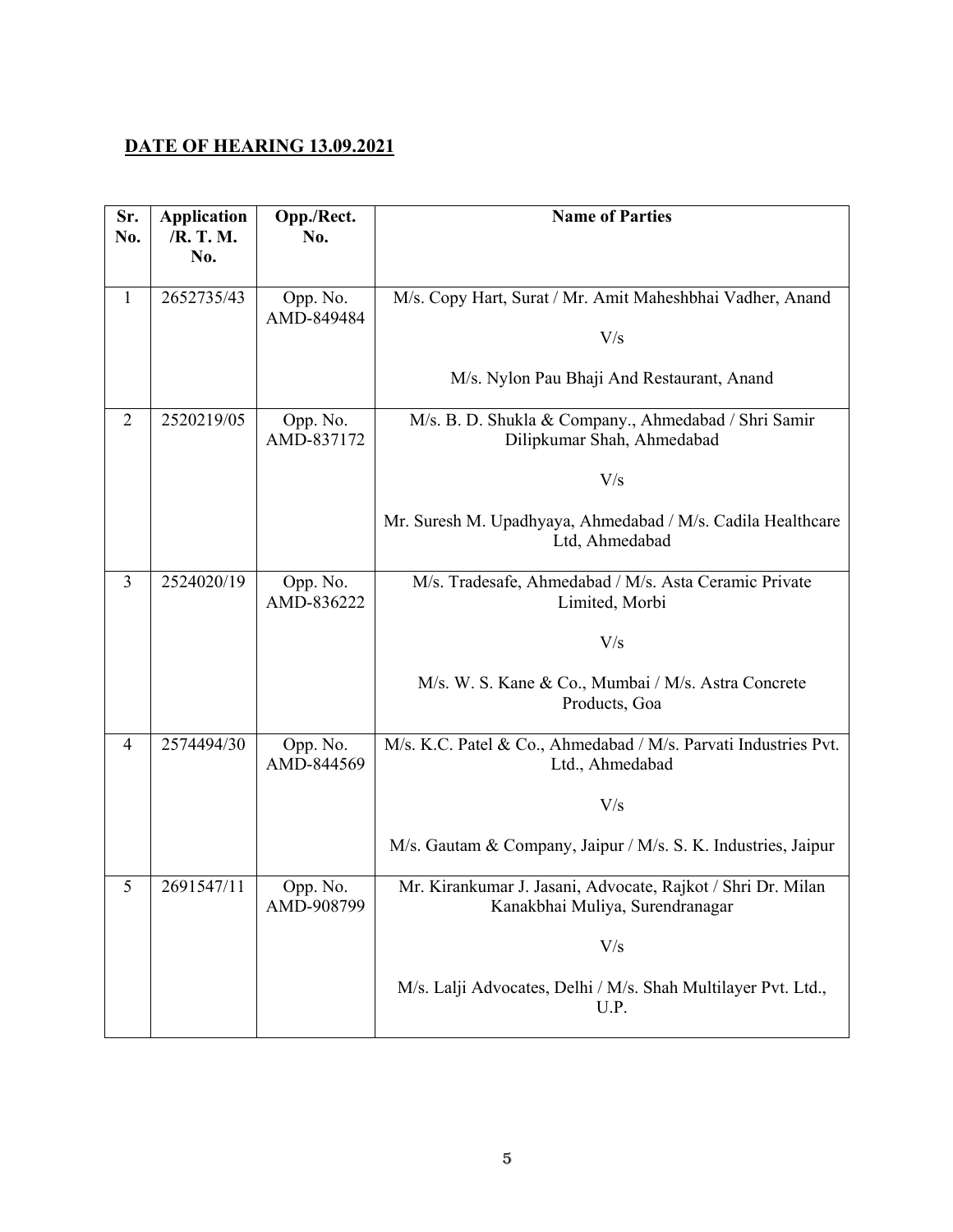#### **DATE OF HEARING 14.09.2021**

| Sr.<br>No.     | <b>Application</b><br>/R. T. M.<br>No. | Opp./Rect.<br>No.       | <b>Name of Parties</b>                                                               |
|----------------|----------------------------------------|-------------------------|--------------------------------------------------------------------------------------|
| $\mathbf{1}$   | 2765342/05                             | Opp. No.<br>AMD-896183  | Mr. Kedar G. Dave, Ahmedabad / M/s. Eujen Lifesciences<br>Private Limited, Ahmedabad |
|                |                                        |                         | V/s                                                                                  |
|                |                                        |                         | Mr. V Ravi & N Aishwaraya, Chennai / M/s. Micro Labs<br>Limited, Banglore            |
| $\overline{2}$ | 2759773/32                             | Opp. No.<br>AMD-892115  | M/s. K.C. Patel & Co., Ahmedabad / Ms. Girja Devi Gopaldas<br>Chaturvedi, Vadodara   |
|                |                                        |                         | V/s                                                                                  |
|                |                                        |                         | M/s. Delhi Registration Services, Delhi / M/s Wizard<br>Fragrances., Uttar Pradesh   |
| 3              | 3316752/19                             | Opp. No.<br>AMD-881916  | M/s. T.C.Patel & Co., Ahmedabad / Ms. Sunshine Tiles Co. Pvt.<br>Ltd., Morbi         |
|                |                                        |                         | V/s                                                                                  |
|                |                                        |                         | M/s. Shardul Amarchand Mangaldas & Co., New Delhi                                    |
| $\overline{4}$ | 3328489/31                             | Opp. No.<br>AMD-882116  | M/s. National Trade Mark Co., U.P. / Mr. Aslam Khan,<br>Rajasthan                    |
|                |                                        |                         | V/s                                                                                  |
|                |                                        |                         | M/s. Mace Corporate Associates, New Delhi / Mr. Rajan<br>Jhiriwal, Rajasthan         |
| 5              | 985090/05                              | Rect. No.<br>AMD-260958 | M/s. Cadila Pharmaceuticals Ltd., Ahmedabad                                          |
|                |                                        |                         | V/s                                                                                  |
|                |                                        |                         | M/s. Lall Lahiri And Salhotra, Haryana                                               |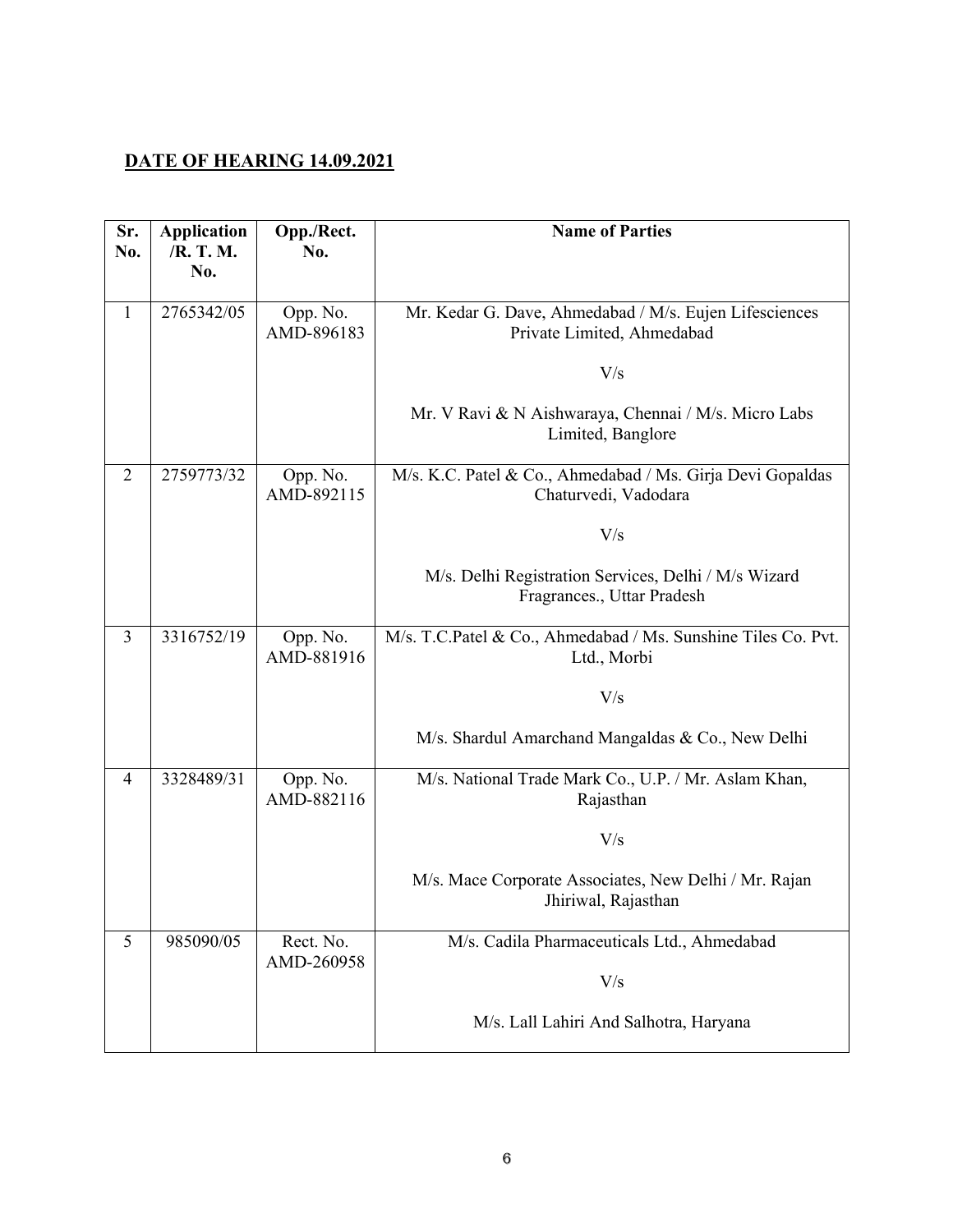#### **DATE OF HEARING 15.09.2021**

| Sr.<br>No.     | <b>Application</b><br>/R. T. M.<br>No. | Opp./Rect.<br>No.       | <b>Name of Parties</b>                                                                                                |
|----------------|----------------------------------------|-------------------------|-----------------------------------------------------------------------------------------------------------------------|
|                |                                        |                         |                                                                                                                       |
| $\mathbf{1}$   | 3175407/44                             | Opp. No.<br>AMD-872699  | M/s. G. D. Bansal & Associates., Rajasthan / Mr. Baidhya<br>Kishan Chand (Ayurved Acharya), Rajasthan                 |
|                |                                        |                         | V/s                                                                                                                   |
|                |                                        |                         | M/s. P. K. Arora, Agra / M/s. Siyaram Silk Mills Limited,<br>Mumbia                                                   |
| $\overline{2}$ | 3146594/14                             | Opp. No.<br>AMD-864159  | M/s. G. D. Bansal & Associates., Rajasthan / Mr. Prashant<br>Tibrewala S/o. Late Sh. Girdhar Lal Tibrewala, Rajasthan |
|                |                                        |                         | V/s                                                                                                                   |
|                |                                        |                         | M/s. Sunrise Trade Mark Co., Delhi / M/s Girdhar's Studio,<br>Delhi                                                   |
| 3              | 3126083/11                             | Opp. No.<br>AMD-865586  | M/s. Varikasery & Varikasery., Mumbai / M/s. Precifine<br>Products Pvt. Ltd., Baroda                                  |
|                |                                        |                         | V/s                                                                                                                   |
|                |                                        |                         | M/s. Mahtta & Co., Punjab / M/s. Fine Switchgears, Punjab                                                             |
| $\overline{4}$ | 3126082/09                             | Opp. No.<br>AMD-865587  | M/s. Varikasery & Varikasery., Mumbai / M/s. Precifine<br>Products Pvt. Ltd., Baroda                                  |
|                |                                        |                         | V/s                                                                                                                   |
|                |                                        |                         | M/s. Mahtta & Co, Punjab / M/s. Fine Switchgears, Punjab                                                              |
| 5              | 721299/11                              | Rect. No.<br>AMD-225449 | M/s. M. P. Mirchandani & Co., Mumbai / M/s. Anchor<br>Electricals Pvt. Ltd., Mumbai                                   |
|                |                                        |                         | V/s                                                                                                                   |
|                |                                        |                         | M/s. Gautam & Co., Mumbai / M/s. Cello Plastic Industrial<br>Works, Mumbai                                            |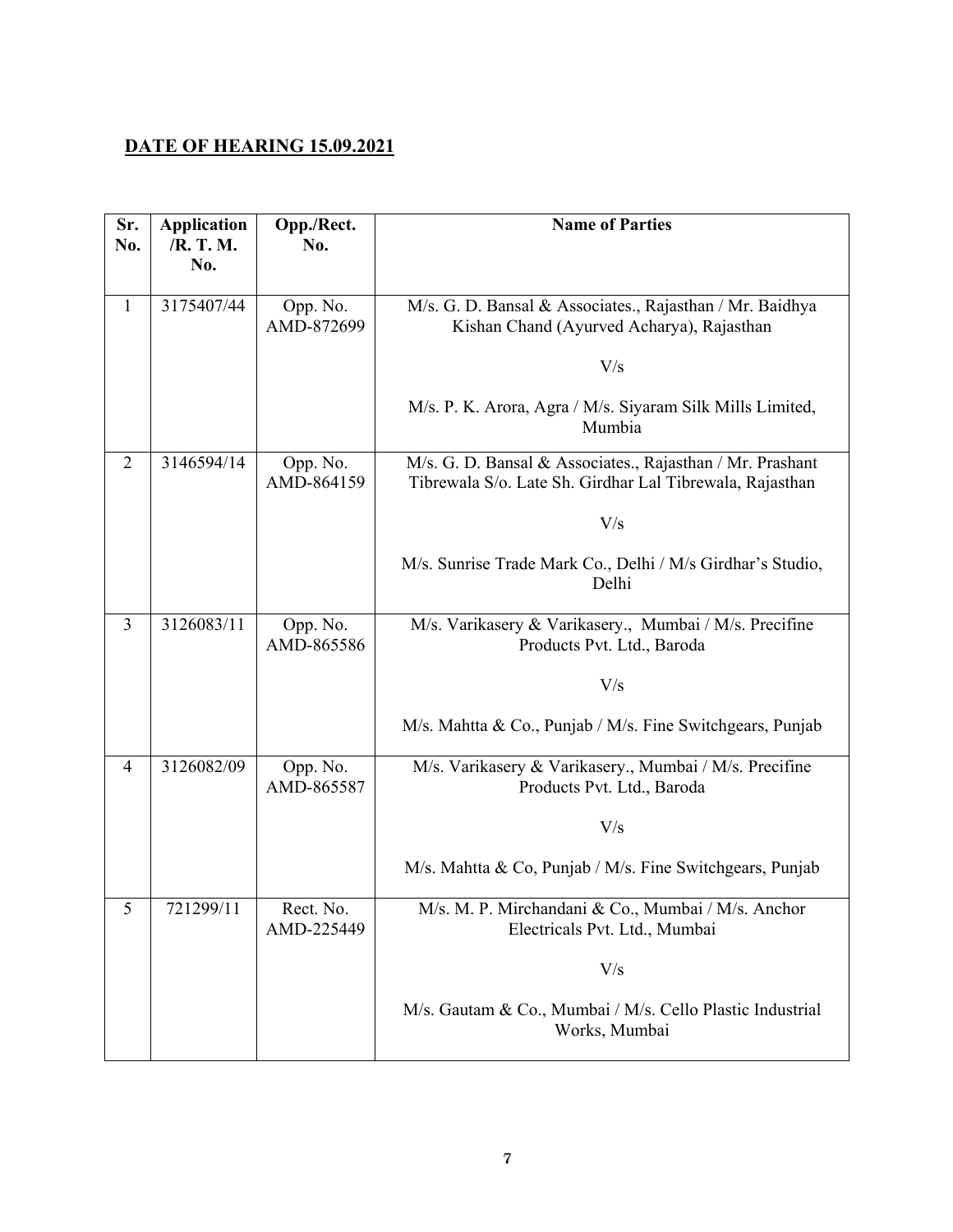#### **DATE OF HEARING 16.09.2021**

| Sr.<br>No.     | <b>Application</b><br>/R. T. M.<br>No. | Opp./Rect.<br>No.       | <b>Name of Parties</b>                                                                                         |
|----------------|----------------------------------------|-------------------------|----------------------------------------------------------------------------------------------------------------|
| $\mathbf{1}$   | 3445809/43                             | Opp. No.<br>AMD-880138  | Mr Kinshuk Jain, Rajasthan / Mr. Rishabh Patni, Jaipur                                                         |
|                |                                        |                         | V/s                                                                                                            |
|                |                                        |                         | M/s. ASM Law Offices, New Delhi / M/s. Impresario<br>Entertainment & Hospitality Pvt Ltd., Mumbai              |
| $\overline{2}$ | 2542279/30                             | Opp. No.<br>AMD-837982  | M/s. Tradesafe, Ahmedabad / Mr. Himanshu Narendrakumar<br>Patel, Unjha                                         |
|                |                                        |                         | V/s                                                                                                            |
|                |                                        |                         | M/s. G. D. Bansal & Associates., Rajasthan / M/s. Kanji Sweets,<br>Rajasthan                                   |
| 3              | 2999452/05                             | Opp. No.<br>AMD-868133  | Mr. Alpesh N. Davda, Rajkot / Mr. Jay Bharatkumar Dhokai,<br>Rajkot                                            |
|                |                                        |                         | V/s                                                                                                            |
|                |                                        |                         | M/s. Franco-Indian Pharmaceutical Pvt. Ltd., Mumbai                                                            |
| 4              | 3063852/03                             | Rect. No.<br>AMD-263737 | M/s. G. D. Bansal & Associates., Rajasthan / Mr. Kailash<br>Choudhary S/o. Sh. Laxman Ram Choudhary, Rajasthan |
|                |                                        |                         | V/s                                                                                                            |
|                |                                        |                         | Mr. Shiv Kumar Awar, Advocate, Rajasthan / M/s. Shekhawati<br>Industries, Rajasthan                            |
| 5              | 623696/03                              | Opp. No.<br>AMD-206259  | M/s. Y.J. Trivedi & Co., Ahmedabad / M/s. Nirma Chemical<br>Works Limited, Ahmedabad                           |
|                |                                        |                         | V/s                                                                                                            |
|                |                                        |                         | M/s. Anand And Anand., New Delhi / M/s. Hindustan Lever<br>Limited, Bombay                                     |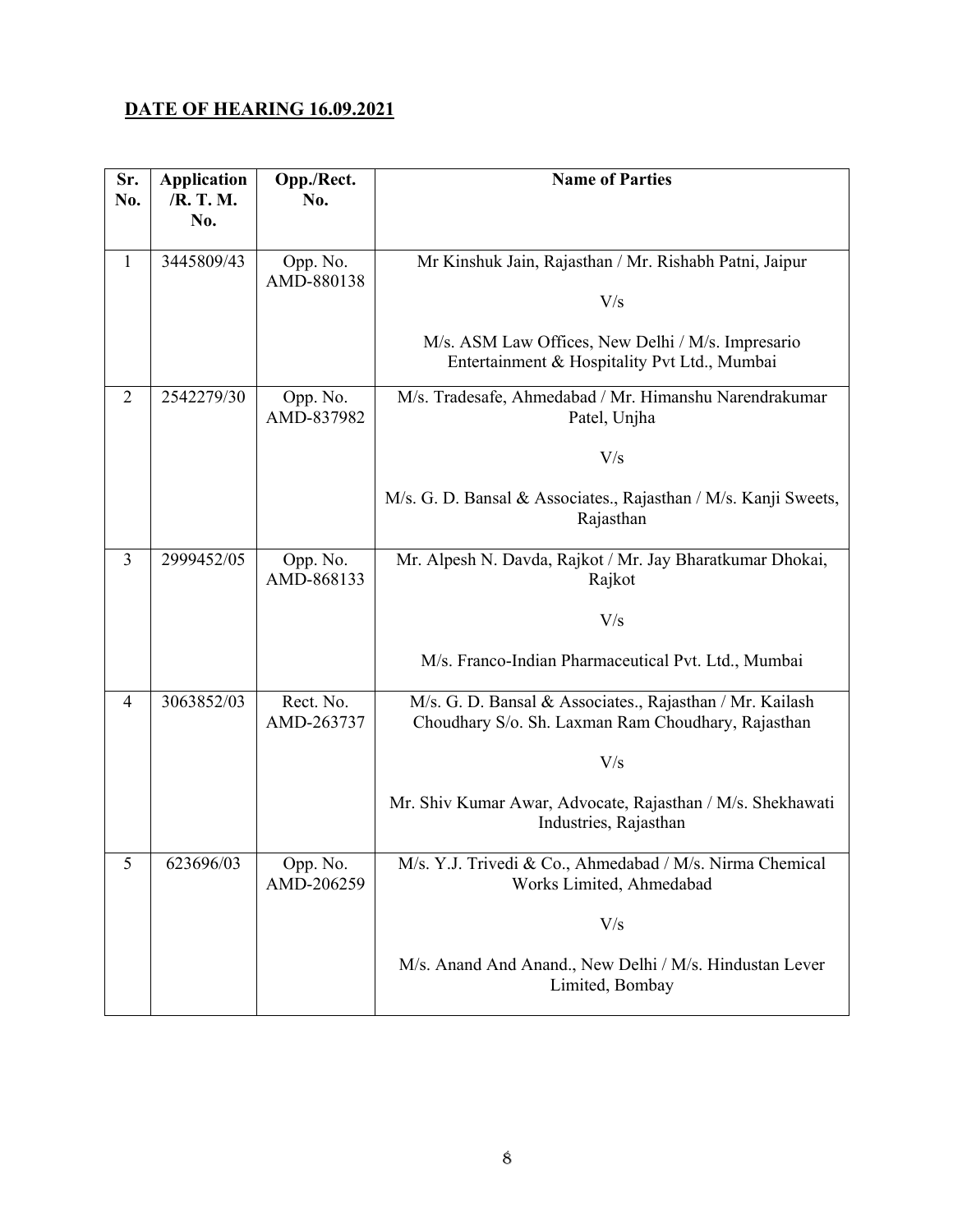#### **DATE OF HEARING 20.09.2021**

| Sr.<br>No.     | <b>Application</b><br>/R. T. M.<br>No. | Opp./Rect.<br>No.      | <b>Name of Parties</b>                                                             |
|----------------|----------------------------------------|------------------------|------------------------------------------------------------------------------------|
| $\mathbf{1}$   | 2573536/30                             | Opp. No.<br>AMD-849779 | Mr. Prakash Javaria, Advocate, Rajasthan / Mr. Bhagaram S/o<br>Kupa Ji, Rajasthan  |
|                |                                        |                        | V/s                                                                                |
|                |                                        |                        | M/s. Y. J. Trivedi & Co., Ahmedabad / M/s. The Gujarat Tea<br>Depot Co., Ahmedabad |
| $\overline{2}$ | 2585133/02                             | Opp. No.<br>AMD-845785 | M/s. K.C. Patel & Co., Ahmedabad / M/s. Prakashkumar A.<br>Patel, Mehsana          |
|                |                                        |                        | V/s                                                                                |
|                |                                        |                        | M/s. Intellect IPR Consulting, New Delhi / M/s. Marigold Paints<br>P. Ltd. Gujarat |
| 3              | 2881515/35                             | Opp. No.<br>AMD-859004 | M/s. Tradesafe, Ahmedabad / Ms. Hinaben Manishbhai Shah,<br>Ahmedabad              |
|                |                                        |                        | V/s                                                                                |
|                |                                        |                        | M/s. Sunrise Trade Mark Co., Delhi / M/s. Atreya Ayurvadic<br>Pharmacy, U.P.       |
| 4              | 2367569/07                             | Opp. No.<br>AMD-909911 | M/s. Y. J. Trivedi & Co., Ahmedabad / Mr. Renish Bhaskar,<br>Ahmedabad             |
|                |                                        |                        | V/s                                                                                |
|                |                                        |                        | M/s. Bell-O-Seal Valves Private Limted, Mumbai                                     |
| 5              | 2367569/07                             | Opp. No.<br>AMD-906989 | M/s. Y. J. Trivedi & Co., Ahmedabad / Mr. Renish Bhaskar,<br>Ahmedabad             |
|                |                                        |                        | V/s                                                                                |
|                |                                        |                        | M/s. Bell-Oseal Valves Pvt.Ltd., Mumbai                                            |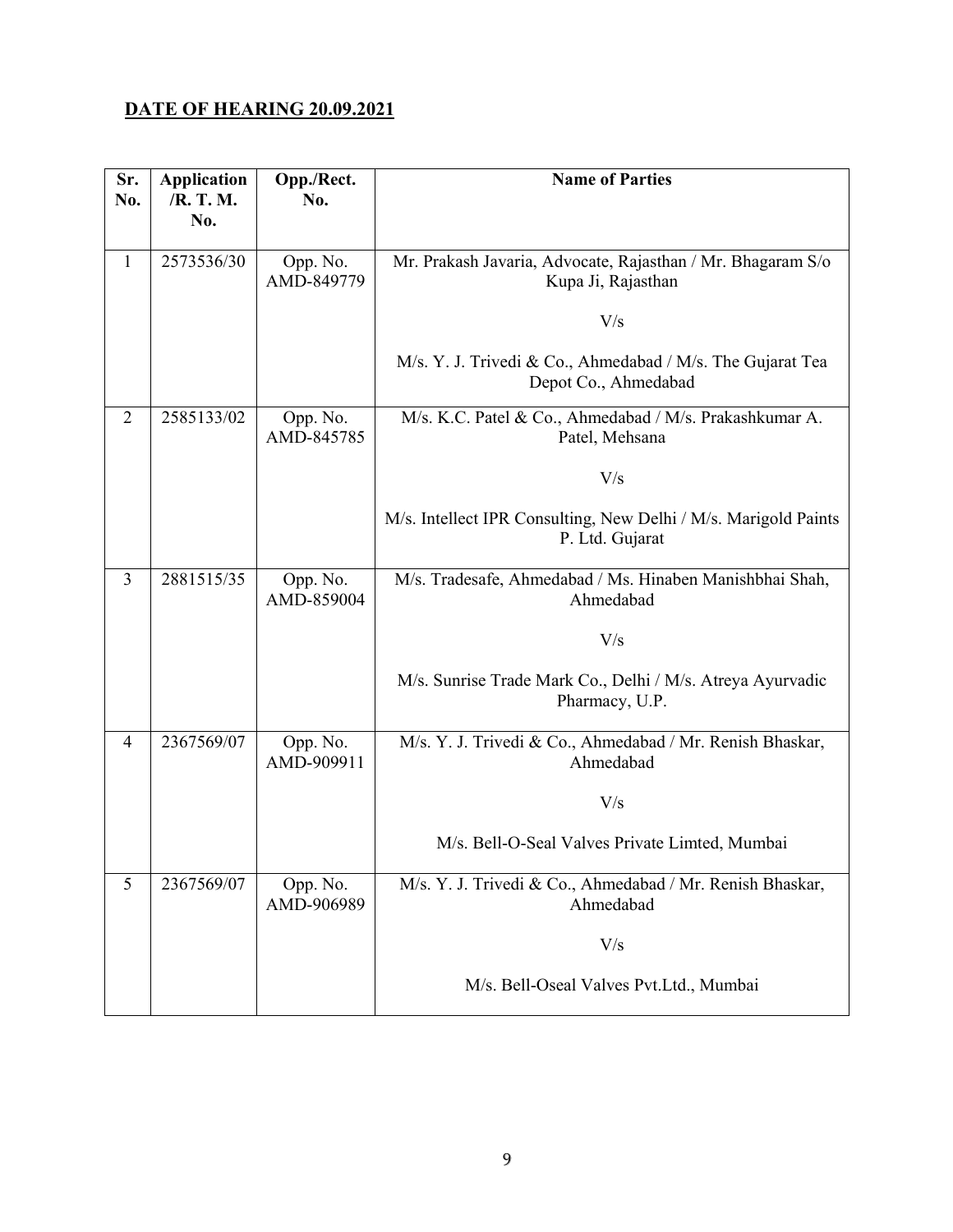#### **DATE OF HEARING 21.09.2021**

| Sr.<br>No.     | <b>Application</b><br>/R. T. M.<br>No. | Opp./Rect.<br>No.      | <b>Name of Parties</b>                                                                    |
|----------------|----------------------------------------|------------------------|-------------------------------------------------------------------------------------------|
| 1              | 2609121/05                             | Opp. No.<br>AMD-872329 | M/s. D. C. Dani & Associates, Ahmedabad / M/s. Mirabilia<br>Sciences Pvt. Ltd., Surat     |
|                |                                        |                        | V/s                                                                                       |
|                |                                        |                        | M/s. Biochem Pharmaceutical Industries Ltd, Mumbai                                        |
| $\overline{2}$ | 2619804/05                             | Opp. No.<br>AMD-872331 | M/s. D. C. Dani & Associates, Ahmedabad / M/s. Dynamic<br>Lifecare Pvt. Ltd., Ahmedabad   |
|                |                                        |                        | V/s                                                                                       |
|                |                                        |                        | M/s. Biochem Pharmaceutical Industries Ltd, Mumbai                                        |
| 3              | 2497967/30                             | Opp. No.<br>AMD-827941 | M/s. Gautam & Company, Jaipur / M/s. Chhitarmal Bhuramal<br>Traders Pvt. Ltd., Jaipur     |
|                |                                        |                        | V/s                                                                                       |
|                |                                        |                        | Sundar Bhagwati, Vadodara                                                                 |
| 4              | 2573572/35                             | Opp. No.<br>AMD-837124 | M/s. Delhi Registration Service, Delhi / M/s. Viralkumar<br>Lalitkumar Kapadia, Ahmedabad |
|                |                                        |                        | V/s                                                                                       |
|                |                                        |                        | M/s. Madamser & Co., New Delhi / M/s. ABC Mechanicals,<br>Amritsar                        |
| 5              | 3446333/30                             | Opp. No.<br>AMD-889558 | Mr. Gaurav Soni, Advocate, Ahmedabad / M/s. Himla Food<br>World, Banaskantha              |
|                |                                        |                        | V/s                                                                                       |
|                |                                        |                        | M/s. G.S. Rijhwani & Co., Mumbai / M/s. M.S.S. Food<br>Processor, Indore (M.P.)           |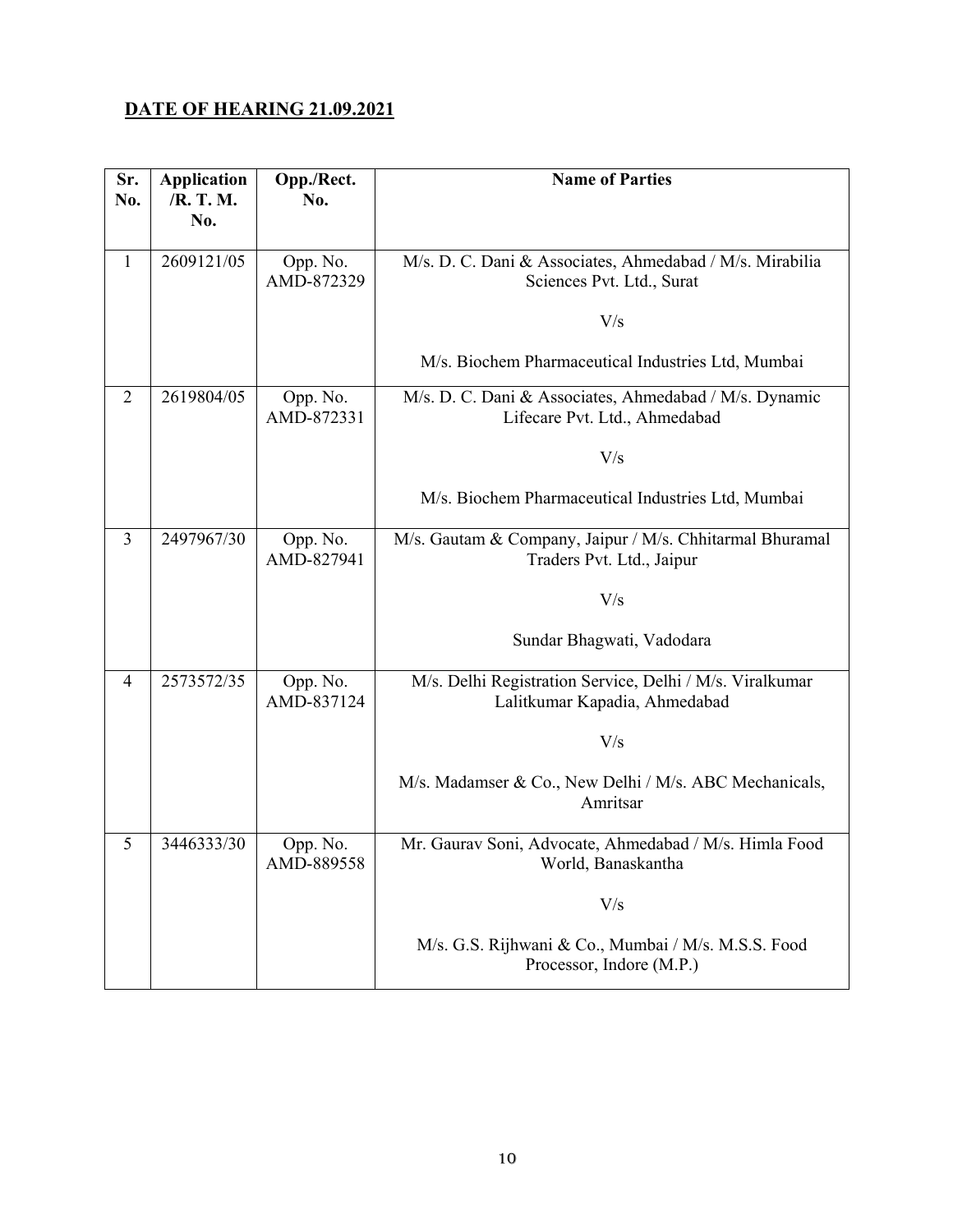#### **DATE OF HEARING 22.09.2021**

| Sr.<br>No.     | <b>Application</b><br>/R. T. M. | Opp./Rect.<br>No.      | <b>Name of Parties</b>                                                           |
|----------------|---------------------------------|------------------------|----------------------------------------------------------------------------------|
|                | No.                             |                        |                                                                                  |
| $\mathbf{1}$   | 2473601/05                      | Opp. No.<br>AMD-816429 | M/s. K.C. Patel & Co., Ahmedabad / M/s. Curious Biotech,<br>Vadodara             |
|                |                                 |                        | V/s                                                                              |
|                |                                 |                        | Mr. Suresh M. Upadhyaya, Ahmedabad / M/s. Cadila Healthcare<br>Ltd., Ahmedabad   |
| $\overline{2}$ | 2400784/03                      | Opp. No.<br>AMD-854222 | M/s. Trade Mark Registration Services, Jaipur / Shri Madan Lal,<br>Jaipur        |
|                |                                 |                        | V/s                                                                              |
|                |                                 |                        | M/s. Vidhani Trade Marks Co., New Delhi / M/s. Tirupati<br>Industries, New Delhi |
| 3              | 742113/30                       | Opp. No.<br>AMD-199686 | Mr. Chetan P. Pajwani, Rajkot / Mr. Ramniklal Gordhandas<br>Popat, Rajkot        |
|                |                                 |                        | V/s                                                                              |
|                |                                 |                        | Mr. Manoj G. Menda, Advocate, Mumbai / M/s. Go Go Snacks,<br>Mumbai              |
| 4              | 997714/34                       | Opp. No.<br>AMD-208180 | M/s. R.R. Shah & Co., Ahmedabad / M/s. Urmin Products Pvt.<br>Ltd., Ahmedabad    |
|                |                                 |                        | V/s                                                                              |
|                |                                 |                        | Mr. Jatin Y. Trivedi, Ahmedabad / M/s. Babul Products,<br>Ahmedabad              |
| 5              | 3008333/03                      | Opp. No.<br>AMD-965569 | Mr. Gaurav Soni, Advocate, Ahmedabad / Mr. Babushah I.<br>Juneja, Ahmedabad      |
|                |                                 |                        | V/s                                                                              |
|                |                                 |                        | M/s. Mahtta & Co., Punjab / M/s. National Soap Mills, Punjab                     |